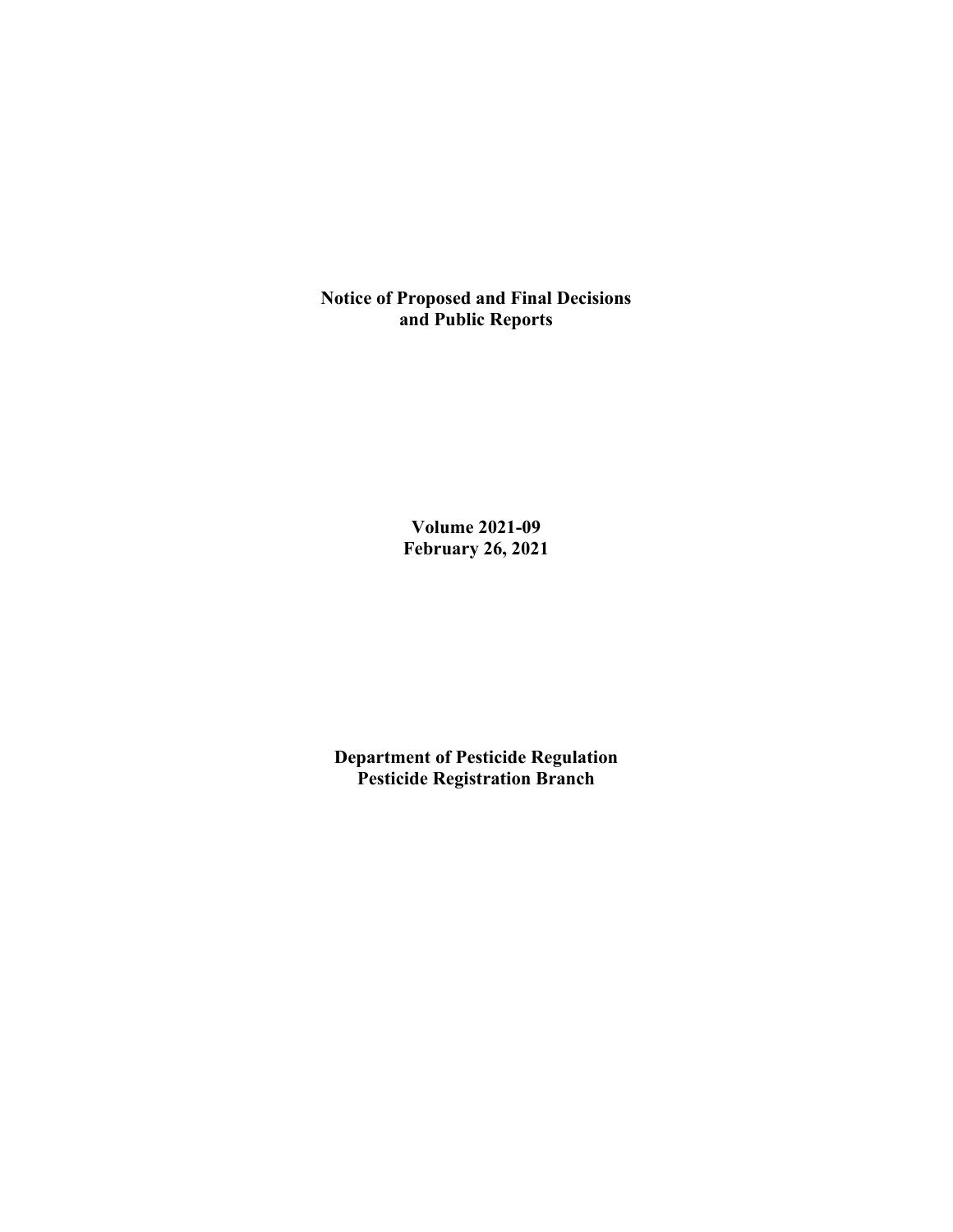# **NOTICE OF FINAL DECISIONS TO REGISTER PESTICIDE PRODUCTS AND WRITTEN EVALUATION**

Pursuant to Title 3, California Code of Regulations section 6255, the Director of the Department of Pesticide Regulation (DPR), files this Notice of Final Decisions to Register Pesticide Products with the Secretary of the Resources Agency for posting. This notice must remain posted for a period of 30 days for public inspection. Between the time DPR posts a proposed registration decision for public comment and DPR makes a final decision regarding the product, nonsignificant changes may be made to the product label (e.g., revising the product name, changing a master label to an end-use marketing label, correcting typographical errors). If the changes are not significant, DPR will not re-notice the product for public review and comment. However, if significant changes are made to the product label that substantially affect DPR's analysis on direct or indirect significant adverse environmental or human health impacts that can reasonably be expected to occur from the proposed decision, DPR will re-notice the product label for public review and comment.

In addition, for any product that is posted proposed to register as a conditional registration, the registrant may address the conditions of registration by providing the appropriate data or modifying the product label (e.g., remove use site, add "not for use in California" to a use site) during the posting period. If the registrant adequately addresses the conditions of registration during the posting period and the resulting change to the product label is not significant such that DPR must re-post the product label for review and public comment, DPR will post the product below, but will no longer have a "conditional" designation by the registration type.

For information about submitting a request for any documents related to this notice, please visit [https://www.cdpr.ca.gov/public\\_r.htm.](https://www.cdpr.ca.gov/public_r.htm)

To view the public report that was issued when the product was proposed for registration, click on the hyperlinked Tracking Number for the product.

#### *Tracking Number with hyperlink to public report – (EPA Registration Number) Applicant / Brand Name*

[292780](https://www.cdpr.ca.gov/docs/registration/nod/public_reports/292780.pdf) - (100 - 1345 - 73327) SWISS FARMS PRODUCTS, INC. ACE READY-TO-USE WEED & GRASS KILLER5 USE: HERBICIDE - FOR THE CONTROL OF WEEDS SUCH AS CHICKWEED, HENBIT, AND FOXTAIL IN SITES SUCH AS SHRUBS, TREES, PATIOS, WALKWAYS, DRIVEWAYS, AND AROUND PERENNIAL LANDSCAPE PLANTS TYPE: SECTION 3 SUBREGISTRATION - CONDITIONAL ACTIVE INGREDIENT(S): DICAMBA, DIMETHYLAMINE SALT DIQUAT DIBROMIDE FLUAZIFOP-P-BUTYL CAS NUMBER(S): 2300-66-5 , 85-00-7 , 79241-46-6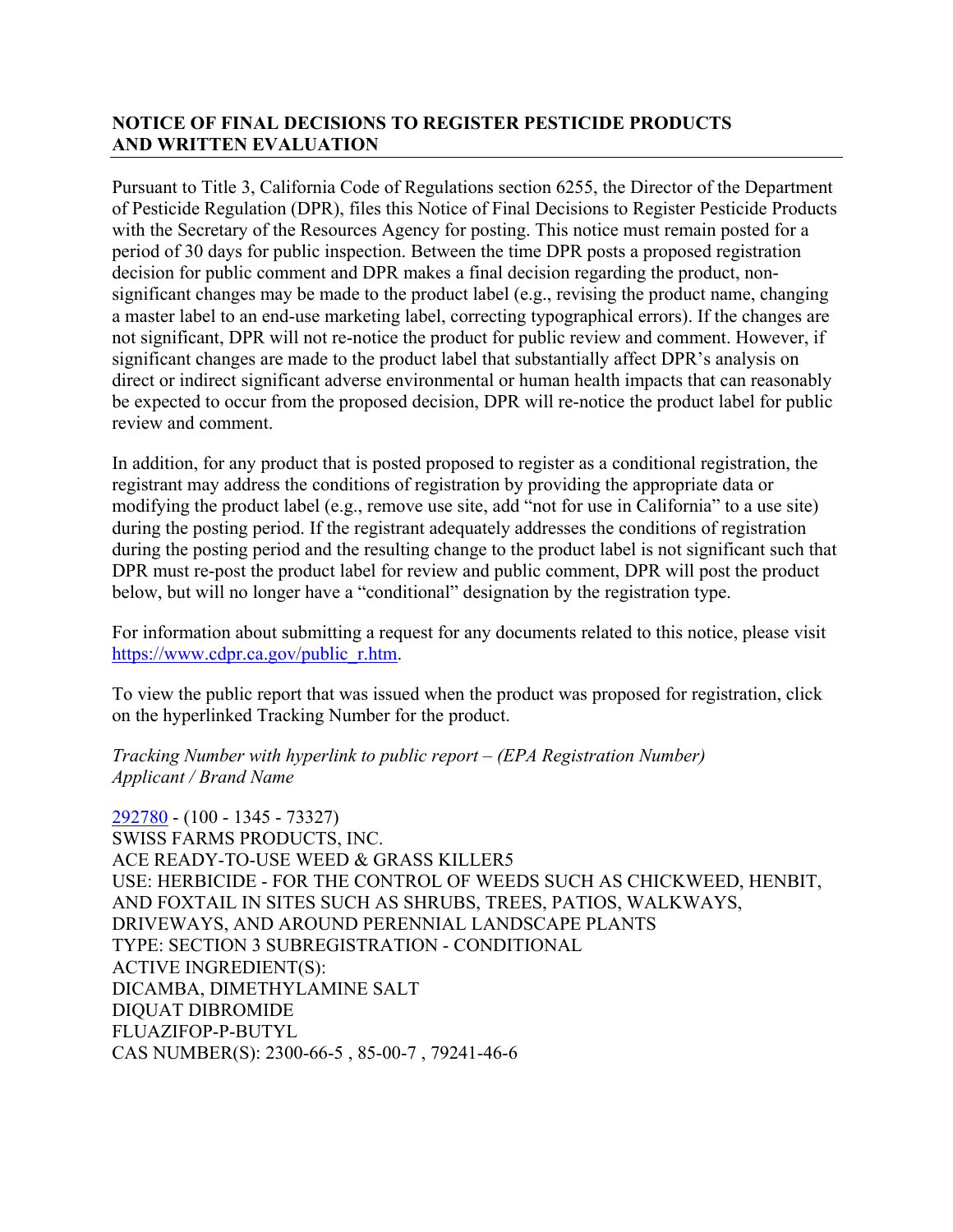# **Notice of Final Decisions to Register (Continued) Page 2**

## **Written Evaluation**

Pursuant to Title 3, California Code of Regulations section 6254, this notice includes a written evaluation of significant environmental points raised in comments submitted during the review and comment period required by Title 3, California Code of Regulations section 6253 for any of the products listed above.

# **DPR received no comments on the above listed products.**

*Original signed by Tulio Macedo 02/24/2021*

 Tulio Macedo, Chief Pesticide Registration Branch

Dated